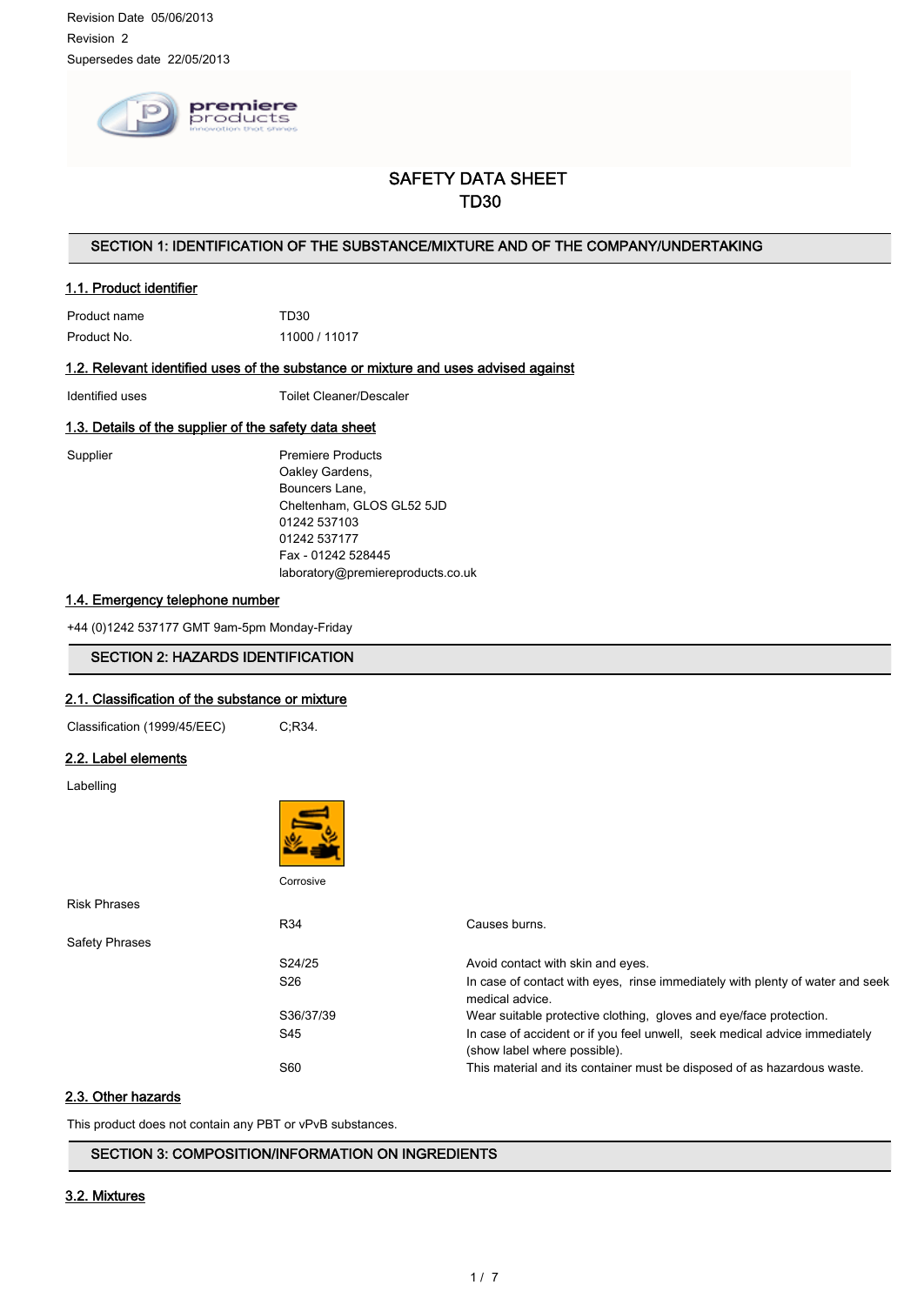| NONIONIC SURFACTANT C9-C11 alcohol + 8 EO             |                   |                                                     | $1 - 5%$ |
|-------------------------------------------------------|-------------------|-----------------------------------------------------|----------|
| CAS-No.: 68439-46-3                                   | $EC$ No.:         |                                                     |          |
| Classification (EC 1272/2008)<br>Not classified.      |                   | Classification (67/548/EEC)<br>Xn, R22.<br>Xi, R41. |          |
| PHOSPHORIC ACID %                                     |                   |                                                     | 10-30%   |
| CAS-No.: 7664-38-2                                    | EC No.: 231-633-2 |                                                     |          |
| Classification (EC 1272/2008)<br>Skin Corr. 1B - H314 |                   | Classification (67/548/EEC)<br>C; R34               |          |

TD30

The Full Text for all R-Phrases and Hazard Statements are Displayed in Section 16.

## SECTION 4: FIRST AID MEASURES

### 4.1. Description of first aid measures

Inhalation

Remove victim immediately from source of exposure. Move the exposed person to fresh air at once. Get medical attention if any discomfort continues.

Ingestion

Immediately rinse mouth and drink plenty of water (200-300 ml). DO NOT induce vomiting. Get medical attention immediately. Skin contact

Remove contaminated clothing immediately and wash skin with soap and water. Get medical attention immediately!

Eye contact

Promptly wash eyes with plenty of water while lifting the eye lids. Continue to rinse for at least 15 minutes. Get medical attention immediately. Continue to rinse.

### 4.2. Most important symptoms and effects, both acute and delayed

Inhalation Severe irritation in nose and throat. Ingestion May cause chemical burns in mouth and throat. Skin contact May cause serious chemical burns to the skin. Eye contact May cause severe irritation to eyes.

### 4.3. Indication of any immediate medical attention and special treatment needed

Treat Symptomatically.

# SECTION 5: FIREFIGHTING MEASURES

### 5.1. Extinguishing media

Extinguishing media Extinguish with foam, carbon dioxide, dry powder or water fog.

## 5.2. Special hazards arising from the substance or mixture

Hazardous combustion products None under normal conditions. Unusual Fire & Explosion Hazards No unusual fire or explosion hazards noted.

# 5.3. Advice for firefighters

Special Fire Fighting Procedures Use supplied air respirator if product is involved in a fire.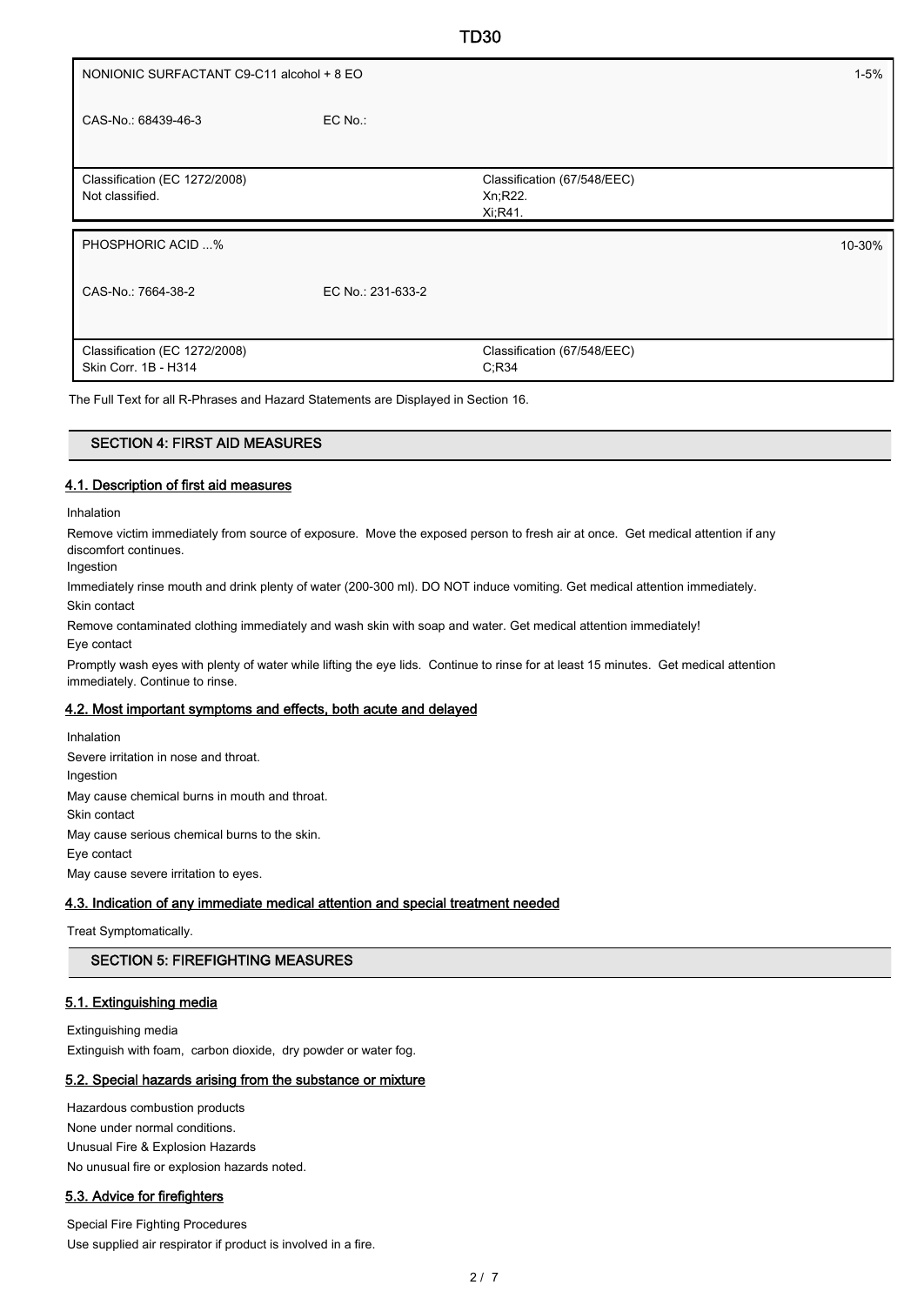# TD30

Protective equipment for fire-fighters

Self contained breathing apparatus and full protective clothing must be worn in case of fire.

### SECTION 6: ACCIDENTAL RELEASE MEASURES

#### 6.1. Personal precautions, protective equipment and emergency procedures

Wear protective clothing as described in Section 8 of this safety data sheet.

#### 6.2. Environmental precautions

Avoid discharge into drains, water courses or onto the ground.

#### 6.3. Methods and material for containment and cleaning up

Absorb in vermiculite, dry sand or earth and place into containers.

#### 6.4. Reference to other sections

For personal protection, see section 8.

# SECTION 7: HANDLING AND STORAGE

#### 7.1. Precautions for safe handling

Read and follow manufacturer's recommendations.

#### 7.2. Conditions for safe storage, including any incompatibilities

Store in tightly closed original container in a dry, cool and well-ventilated place. Storage Class Chemical storage.

### 7.3. Specific end use(s)

The identified uses for this product are detailed in Section 1.2.

### SECTION 8: EXPOSURE CONTROLS/PERSONAL PROTECTION

#### 8.1. Control parameters

| Name                     | <b>STD</b> | $TWA - 8 Hrs$ | STEL - 15 Min | <b>Notes</b> |
|--------------------------|------------|---------------|---------------|--------------|
| <b>PHOSPHORIC ACID %</b> | <b>WEL</b> | mg/m3         | mg/m3         |              |

WEL = Workplace Exposure Limit.

Ingredient Comments WEL = Workplace Exposure Limits

#### 8.2. Exposure controls

Protective equipment



Respiratory equipment

No specific recommendation made, but respiratory protection must be used if the general level exceeds the recommended occupational exposure limit.

Hand protection

Use protective gloves.

Eye protection

Use approved safety goggles or face shield.

# SECTION 9: PHYSICAL AND CHEMICAL PROPERTIES

## 9.1. Information on basic physical and chemical properties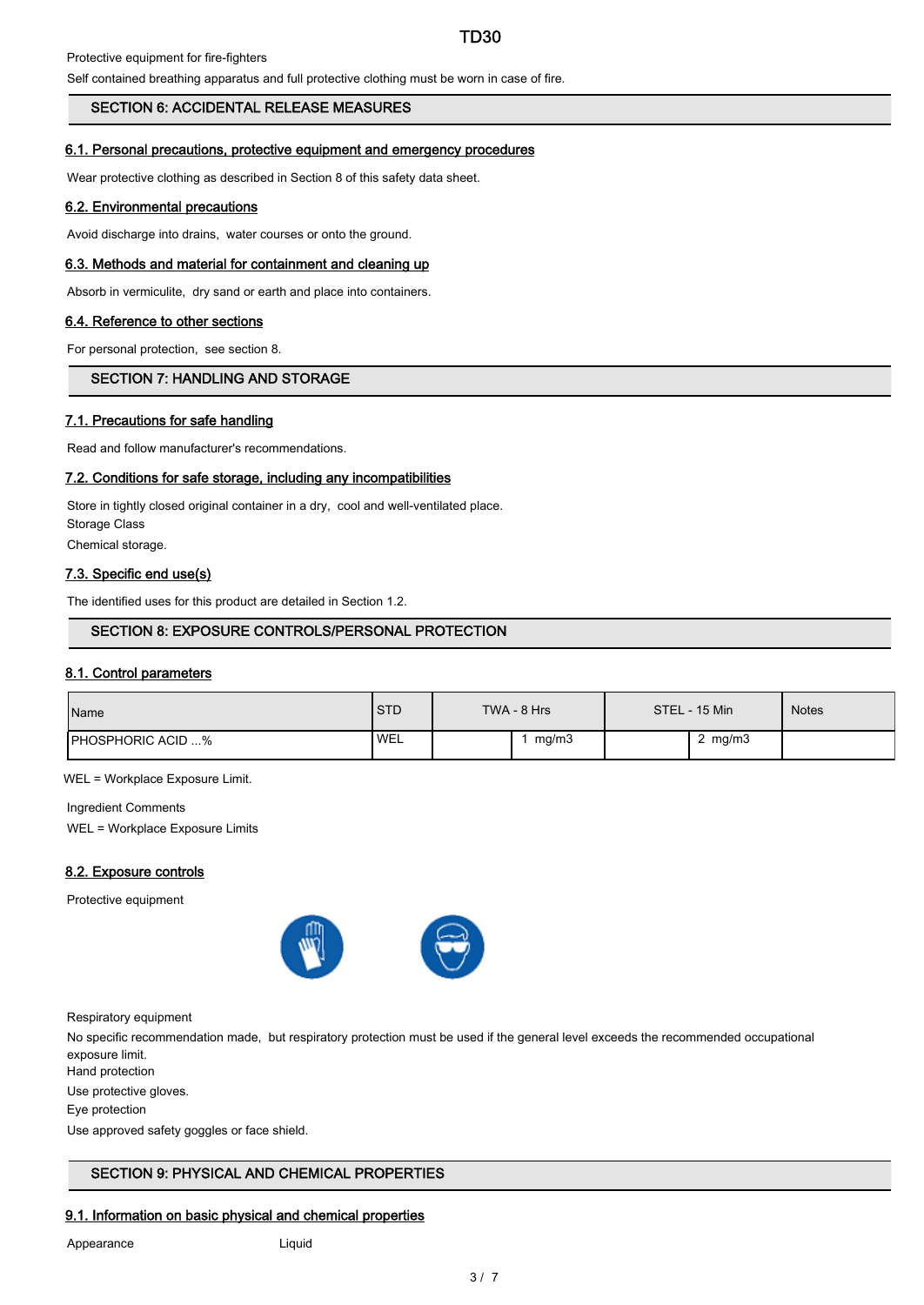## TD30

Colour Pink. Odour **Perfume.** Solubility Soluble in water. Initial boiling point and boiling range (°C) Not determined. Melting point (°C) Not determined. Relative density 1.100 20 Vapour density (air=1) Not determined. Vapour pressure Not determined. Evaporation rate Not determined. Evaporation Factor Not determined. pH-Value, Conc. Solution 1.5-2.0 pH-Value, Diluted Solution Not determined. Viscosity **>250 cP 20** Solubility Value (G/100G H2O@20°C) Not determined. Decomposition temperature (°C) Not determined. Odour Threshold, Lower Not determined. Odour Threshold, Upper Not determined. Flash point (°C) Not determined. Auto Ignition Temperature (°C) Not determined. Flammability Limit - Lower(%) Not determined. Flammability Limit - Upper(%) Not determined. Partition Coefficient (N-Octanol/Water) Not determined. Explosive properties Not determined. Other Flammability Not determined. Oxidising properties Not determined.

# 9.2. Other information

Not known.

# SECTION 10: STABILITY AND REACTIVITY

### 10.1. Reactivity

No specific reactivity hazards associated with this product.

#### 10.2. Chemical stability

Stable under normal temperature conditions and recommended use.

#### 10.3. Possibility of hazardous reactions

Not determined.

## 10.4. Conditions to avoid

Reacts violently with strong oxidising substances. Generates toxic gas in contact with alkalis. Oxidising materials.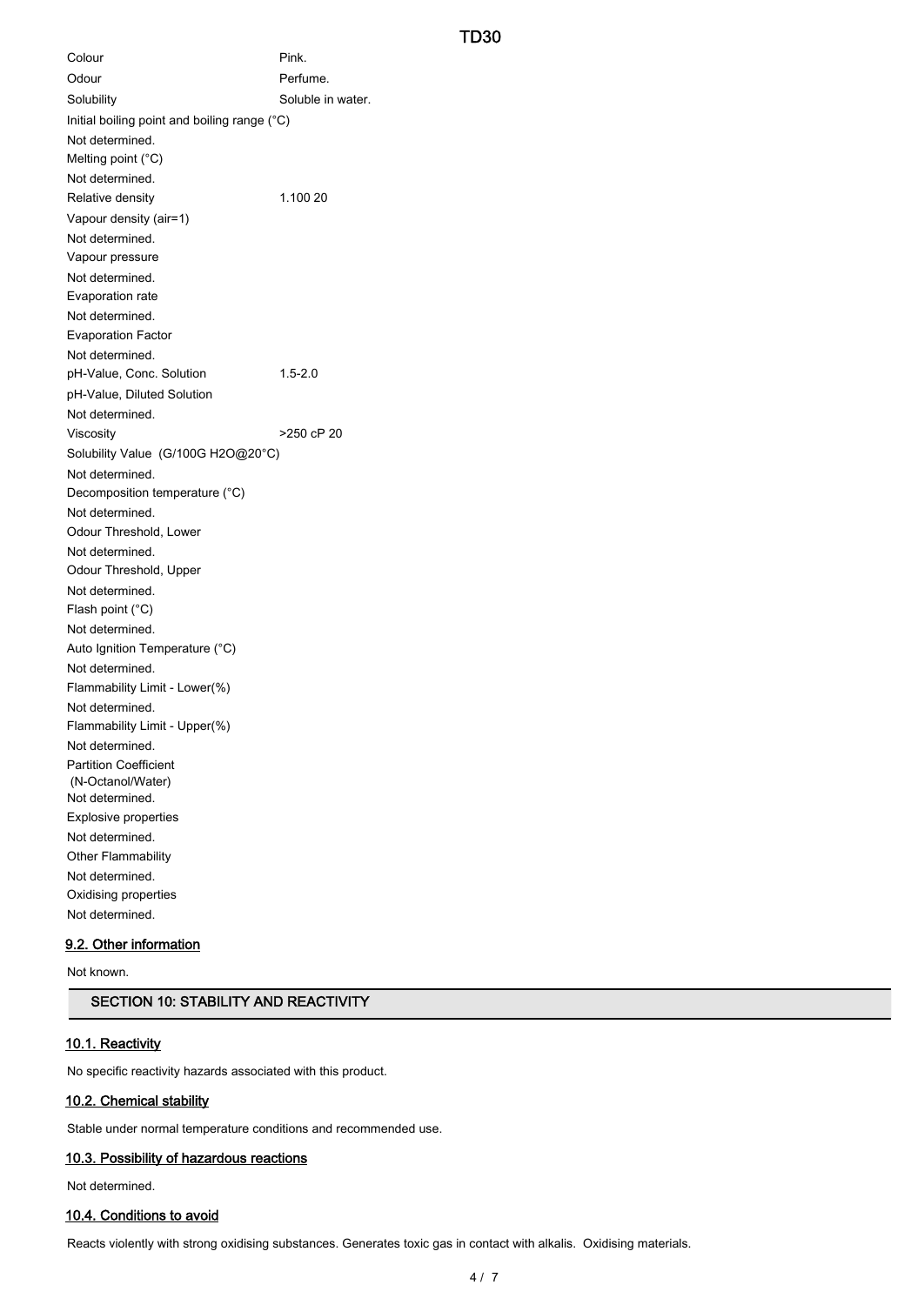# 10.5. Incompatible materials

Materials To Avoid Strong oxidising substances. Strong reducing agents.

# 10.6. Hazardous decomposition products

Not known.

### SECTION 11: TOXICOLOGICAL INFORMATION

# 11.1. Information on toxicological effects

Acute toxicity: Acute Toxicity (Oral LD50) Not determined. Acute Toxicity (Dermal LD50) Not determined. Acute Toxicity (Inhalation LC50) Not determined.

Skin Corrosion/Irritation:

Extreme pH. ≤ 2 Skin Corrosivity Report Undertaken - 3188/0002 Corrosive to skin.

Respiratory or skin sensitisation:

Respiratory sensitisation Not determined. Skin sensitisation Not determined.

Germ cell mutagenicity: Genotoxicity - In Vitro Not determined. Genotoxicity - In Vivo Not determined.

Carcinogenicity: **Carcinogenicity** Not determined.

Reproductive Toxicity: Reproductive Toxicity - Fertility Not determined. Reproductive Toxicity - Development Not determined.

Specific target organ toxicity - repeated exposure: STOT - Repeated exposure Not determined.

Aspiration hazard:

Viscosity Not determined.

Inhalation

Vapours may irritate throat and respiratory system and cause coughing.

Ingestion May cause internal injury.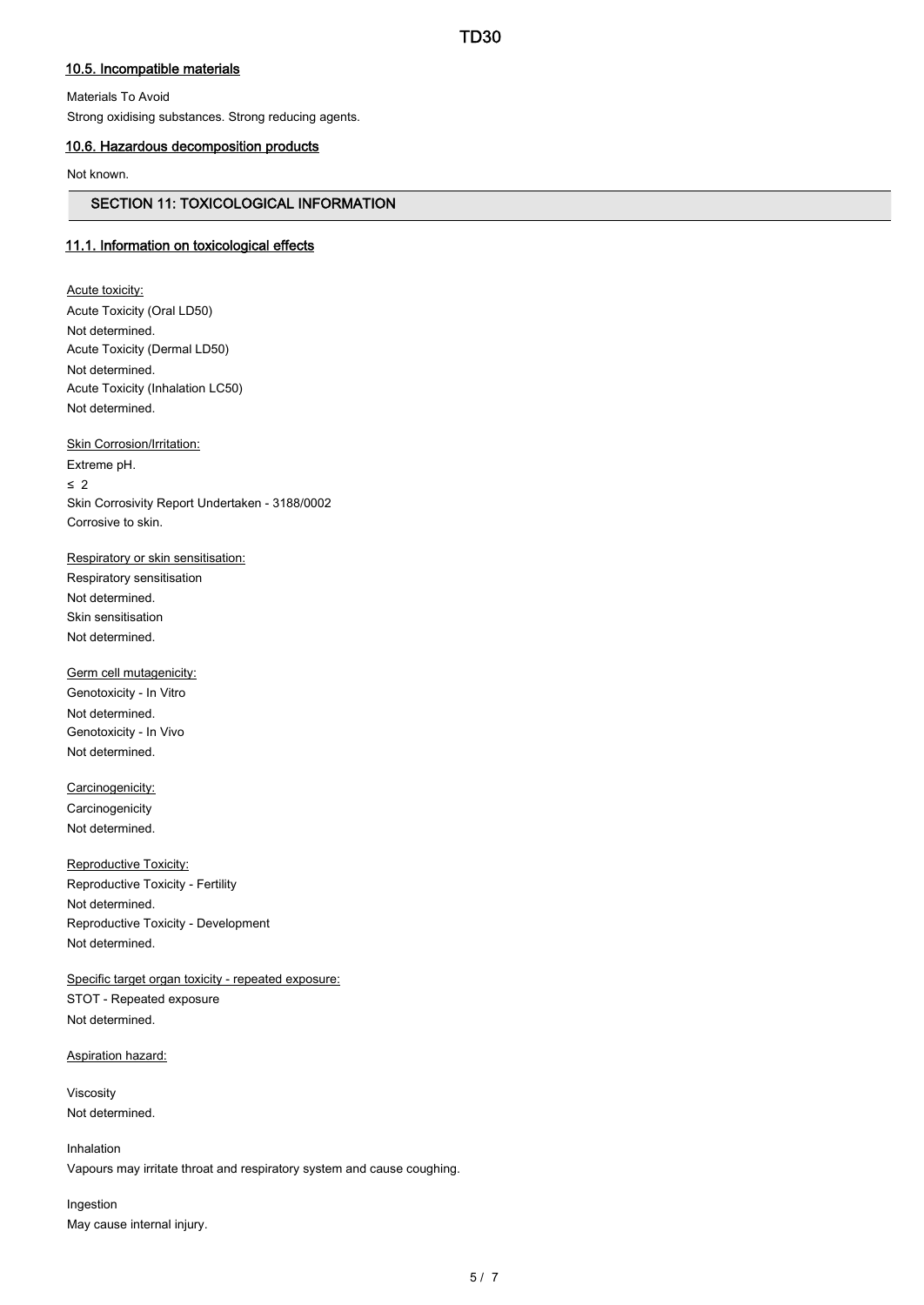Skin contact Causes burns. Corrosive. Prolonged contact causes serious tissue damage.

Eye contact Causes burns. Health Warnings This substance is corrosive.

# SECTION 12: ECOLOGICAL INFORMATION

## Ecotoxicity

Not regarded as dangerous for the environment.

## 12.1. Toxicity

Acute Fish Toxicity Not considered toxic to fish.

# 12.2. Persistence and degradability

**Degradability** The product is biodegradable.

### 12.3. Bioaccumulative potential

Bioaccumulative potential No data available on bioaccumulation. Partition coefficient Not determined.

### 12.4. Mobility in soil

Mobility: The product is soluble in water.

### 12.5. Results of PBT and vPvB assessment

This product does not contain any PBT or vPvB substances.

#### 12.6. Other adverse effects

Not determined.

# SECTION 13: DISPOSAL CONSIDERATIONS

General information

Waste to be treated as controlled waste. Disposal to licensed waste disposal site in accordance with local Waste Disposal Authority.

### 13.1. Waste treatment methods

Dispose of waste and residues in accordance with local authority requirements.

| <b>SECTION 14: TRANSPORT INFORMATION</b> |                                                                     |  |
|------------------------------------------|---------------------------------------------------------------------|--|
| General                                  | Full protective clothing should be worn when handling this product. |  |
| 14.1. UN number                          |                                                                     |  |
| UN No. (ADR/RID/ADN)                     | 3264                                                                |  |
| UN No. (IMDG)                            | 3264                                                                |  |
| 14.2. UN proper shipping name            |                                                                     |  |
| Proper Shipping Name                     | CORROSIVE LIQUID, ACIDIC, INORGANIC, N.O.S. (phosphoric acid)       |  |
| 14.3. Transport hazard class(es)         |                                                                     |  |
| <b>ADR/RID/ADN Class</b>                 | Class 8: Corrosive substances.                                      |  |
| <b>IMDG Class</b>                        | Class 8: Corrosive substance                                        |  |
| <b>Transport Labels</b>                  |                                                                     |  |
|                                          |                                                                     |  |